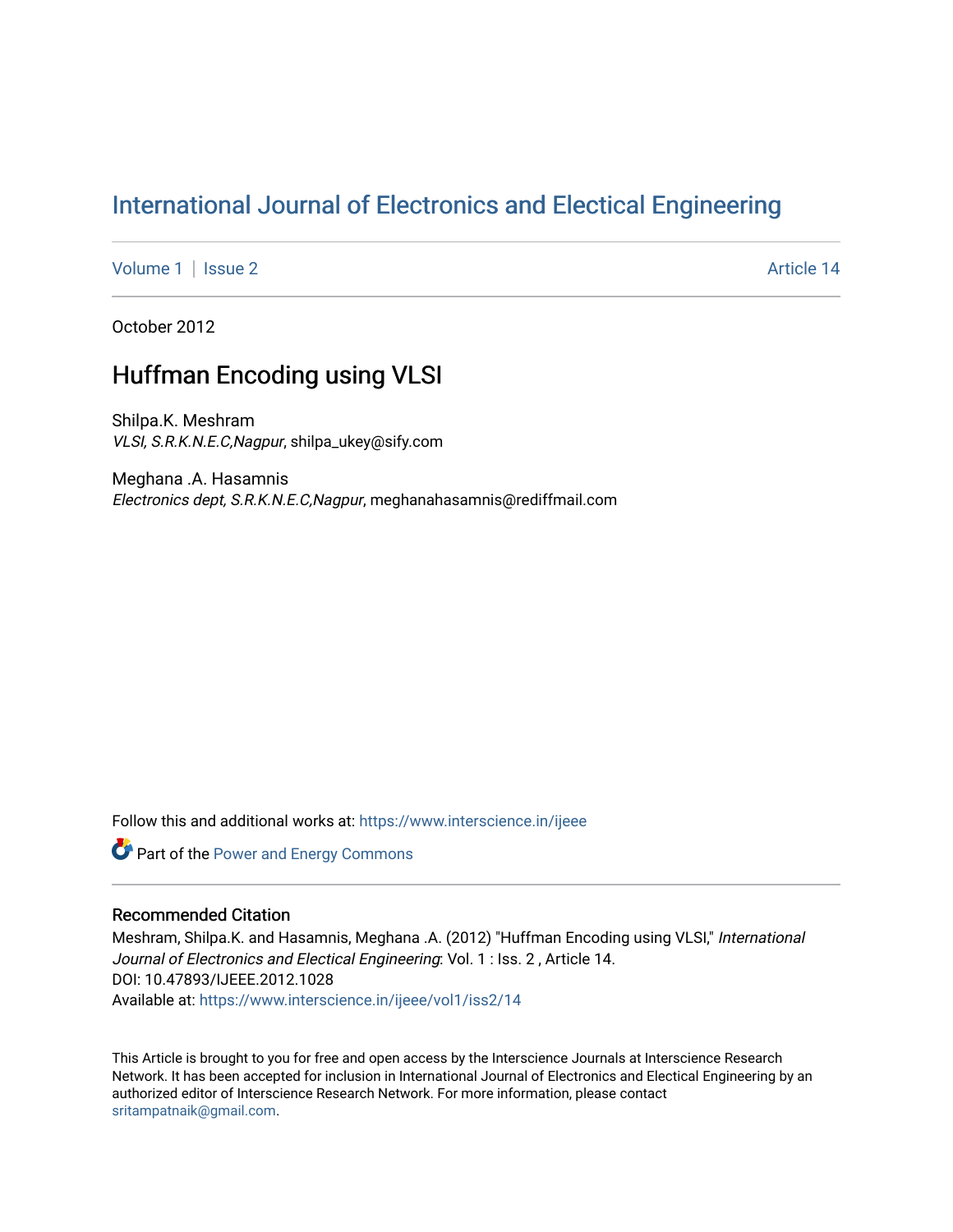#### **Huffman Encoding using VLSI**

# **Shilpa.K.Meshram Meghana .A. Hasamnis**

VLSI Electronics dept, S.R.K.N.E.C,Nagpur. S.R.K.N.E.C,Nagpur.

shilpa\_ukey@sify.com, meghanahasamnis@rediffmail.com,

**Abstract – Huffman coding is entropy encoding algorithm used for lossless data compression. It basically uses variable length coding which is done using binary tree method. In our implementation of Huffman encoder, more frequent input data is encoded with less number of binary bits than the data with less frequency.This way of coding is used in JPEG and MPEG for image compression. Huffman coding uses a specific method for choosing the representation for each symbol, resulting in a prefix code. Prefix-free codes means the bit string representing some particular symbol is never a prefix of the bit string representing any other symbol.** 

#### **Keywords***-***Compession, Binary tree, Histogram.**

# I. INTRODUCTION

We are implementing Huffman coding using combination of three modules i.e. histogram,sorting and coder . First block i.e. histogram first find out the frequency of occurrence of the event.Sorting, then arranges these frequencies in ascending order. After sorting,finally,encoder generates the code based on the data given to it by the sorting block.In this way, we will generate the Huffman code.

#### II. HUFFMAN CODING

A Huffman encoder takes a block of input characters with fixed length and produces a block of output bits of variable length. It is a fixed-to-variable length code. Lempel-Ziv, on the other hand, is a variable-to-fixed length code. The design of the Huffman code is optimal (for a fixed blocklength) assuming that the source statistics are known a priori. The basic idea in Huffman coding is to assign short codewords to those input blocks with high probabilities and long codewords to those with low probabilities. A Huffman code is designed by merging together the two *least probable* characters, and repeating this process until there is only one character remaining. A code tree is thus generated and the Huffman code is obtained from the labeling of the code tree.

#### III. BINARY TREE

Final code tree is given below along with its probabilities and final code generation using binary tree method which is the basis of Huffman coding.



As shown above, letter j has the least probability. So,it has more number of bits to encode it. Also,e is having the highest probability. So,it has lower number of bits to encode it.

 IV. BLOCK DIAG AND ITS EXPLANATION Block diag which is used for huffman coding is shown below.



Fig 1) Block diag for huffman coding.

In this diag, input is 8 bit parallel data and output is serial data.

Histogram first takes 8 bit data as input and it finds the probability of ocurrence of different data.Output of histogram is given as input to the sorting ,which arranges the probabilities in ascending order and finally, sorted probabilities are given as input to the encoder,where,it finally generates the huffman code using a binary tree method.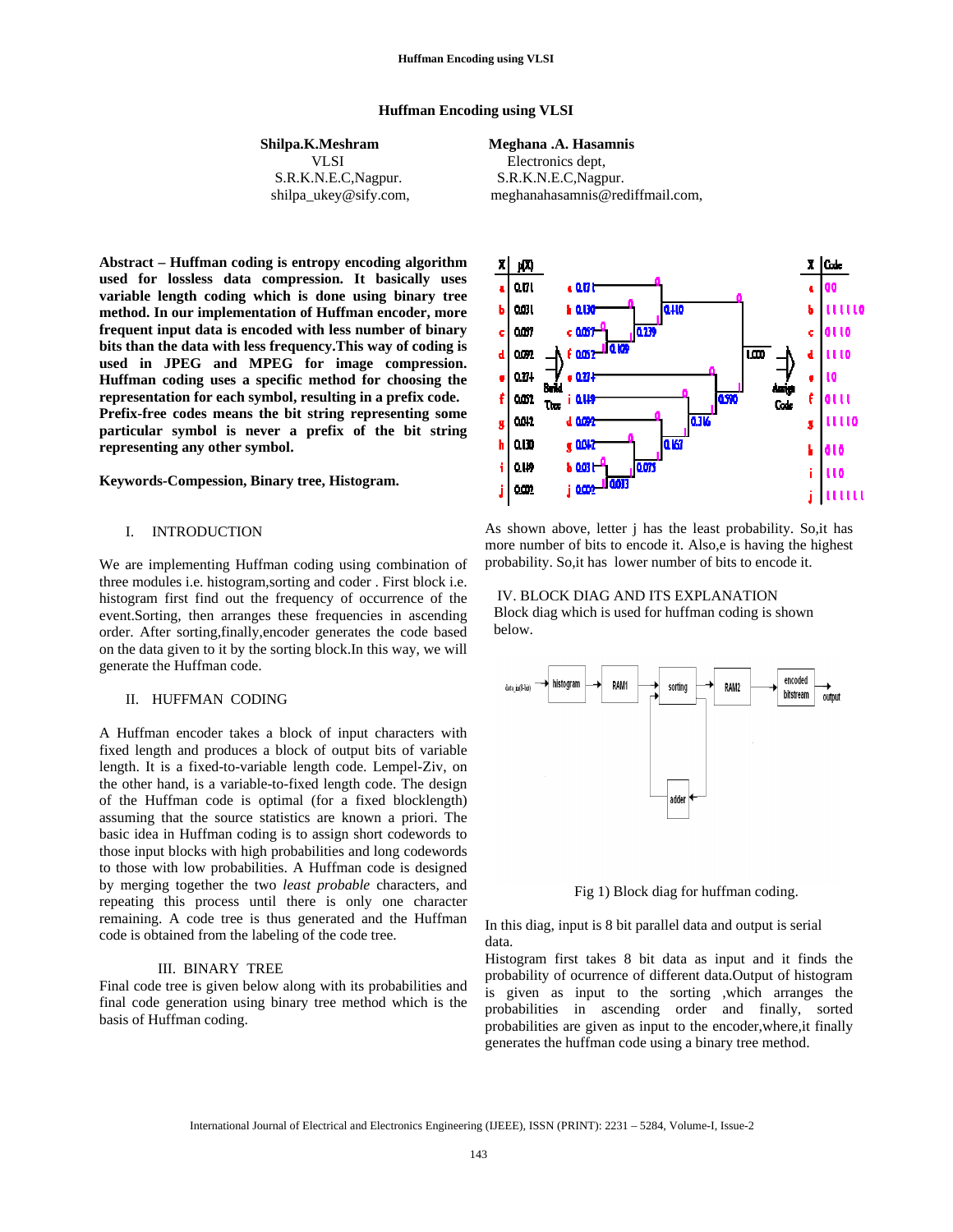Steps to build the Huffman tree:

- 1. Sort the frequencies into increasing order.
- 2. Choose the two smallest values.
- 3. Construct a binary tree with labeled edges.
- 4. Replace the two smallest values with their sum.
- 5. Getting a new sequence

6. Again take the two smallest values and construct a labeled binary tree.

- 7. Go to step 2 until remain no letter.
- 8. Finish!

In the fig. (a) sorting is done as shown and  $1<sup>st</sup>$  step of tree is prepared



By obtaining the  $1<sup>st</sup>$  step of tree again sorting and tree building is done as shown in fig.(b)





Again same procedure is repeated as shown in fig. (b) in fig. (c)



The final Huffamn tree is as shown in fig.



**Result**)